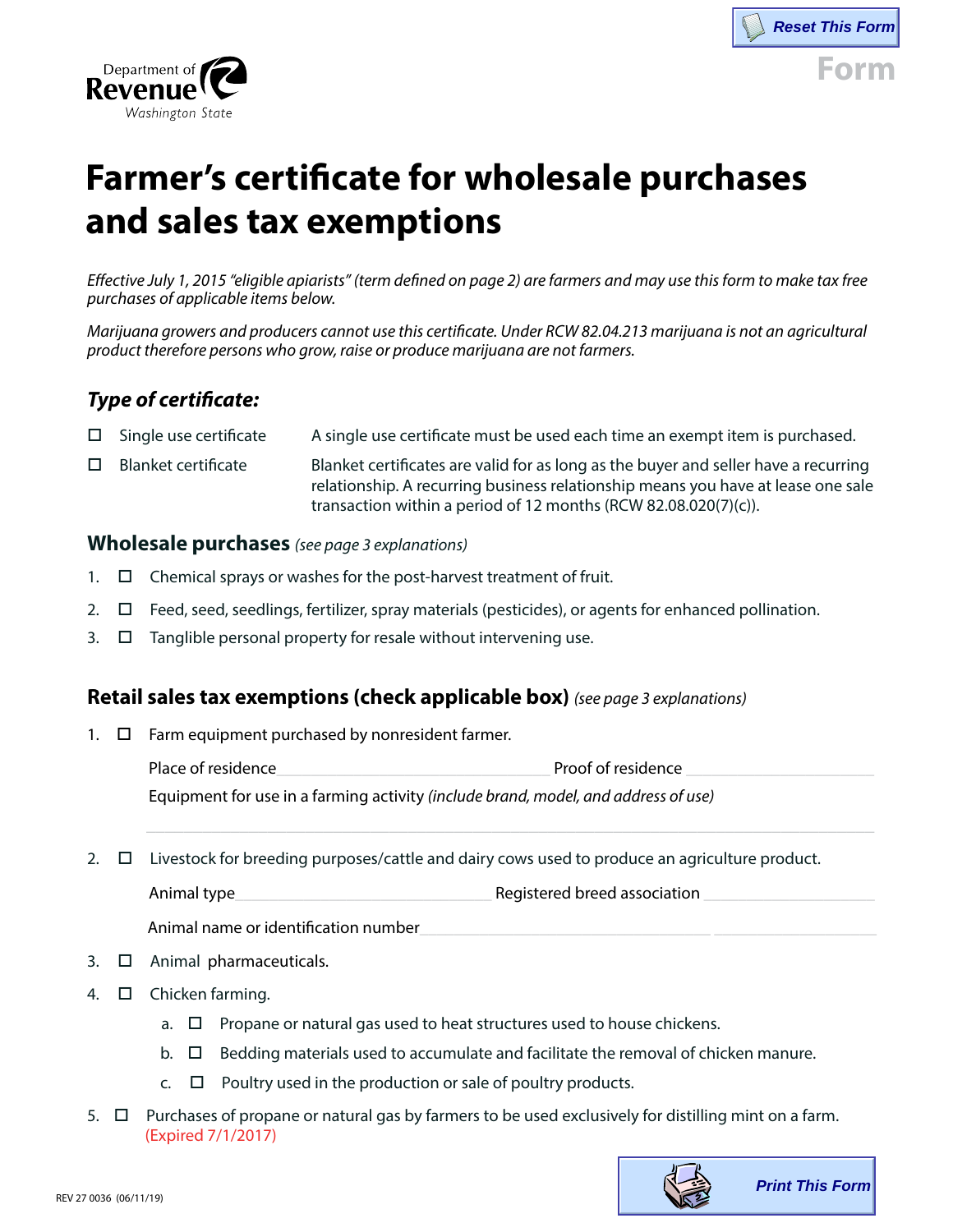## **Retail sales tax exemptions (continued)**

- 6.  $\Box$  Diesel, biodiesel, or aircraft fuel used by a farmer or a horticultural service provider for farmers.
- 7.  $\Box$  Agricultural employee housing.

Items purchased Is the agricultural employee housing being built on agricultural land?  $\square$  Yes  $\square$  No

If yes, please provide parcel number\_

- 8.  $\Box$  Livestock nutrient management equipment and facilities.
- 9.  $\Box$  Replacement parts and repair services for qualifying farm machinery and equipment.
- 10.  $\Box$  Anaerobic digesters and repair services.

## **Signature**

I, the undersigned buyer, qualify to make the purchases indicated above without payment of retail sales or use tax. I understand that I must keep records to verify the exempt nature of the sale. I understand that misuse of this certificate will result in taxes due, applicable interest, and possible penalties.

| Account ID (if applicable) |        |                                                                                 |                       |                                                                                                                                      |                                       |      |  |  |  |
|----------------------------|--------|---------------------------------------------------------------------------------|-----------------------|--------------------------------------------------------------------------------------------------------------------------------------|---------------------------------------|------|--|--|--|
| Type of entity             | $\Box$ | Individual/sole proprietor $\Box$ Corporation $\Box$ LLC/LLP $\Box$ Partnership |                       |                                                                                                                                      |                                       |      |  |  |  |
|                            | □      |                                                                                 |                       |                                                                                                                                      |                                       |      |  |  |  |
|                            |        | Name of buyer <b>Name of buyer</b>                                              |                       |                                                                                                                                      |                                       |      |  |  |  |
| Farm name                  |        |                                                                                 |                       |                                                                                                                                      |                                       |      |  |  |  |
| Mailing address            |        |                                                                                 |                       |                                                                                                                                      |                                       |      |  |  |  |
|                            |        |                                                                                 | State _______________ |                                                                                                                                      | $\mathsf{Zip} \hspace{0.5cm} \square$ |      |  |  |  |
| Authorized signature       |        |                                                                                 |                       |                                                                                                                                      |                                       | Date |  |  |  |
| Title                      |        |                                                                                 |                       | Phone number<br><u> 1989 - Johann Stein, mars andrewind ar yn y sefydlu y gwysiad y gwysiad y gwysiad y gwysiad y gwysiad y gwys</u> |                                       |      |  |  |  |

A seller who accepts this completed certificate is relieved of the responsibility to collect retail sales or use tax unless the seller fraudulently fails to collect the tax or solicits the purchaser to participate in unlawfully claiming the exemption.

The Farmers' certificate for wholesale purchases and sales tax exemption does not expire as long as the buyer and the seller have a "recurring business relationship" which means at least one sale transaction within a period of twelve consectutive months. (RCW 82.08.050) If it has more than 12 months since the last sale transaction the seller must obtain a new (updated) form.

> **Seller must retain the original of this certificate for their records. Do not send a copy of this certificate to the Department of Revenue**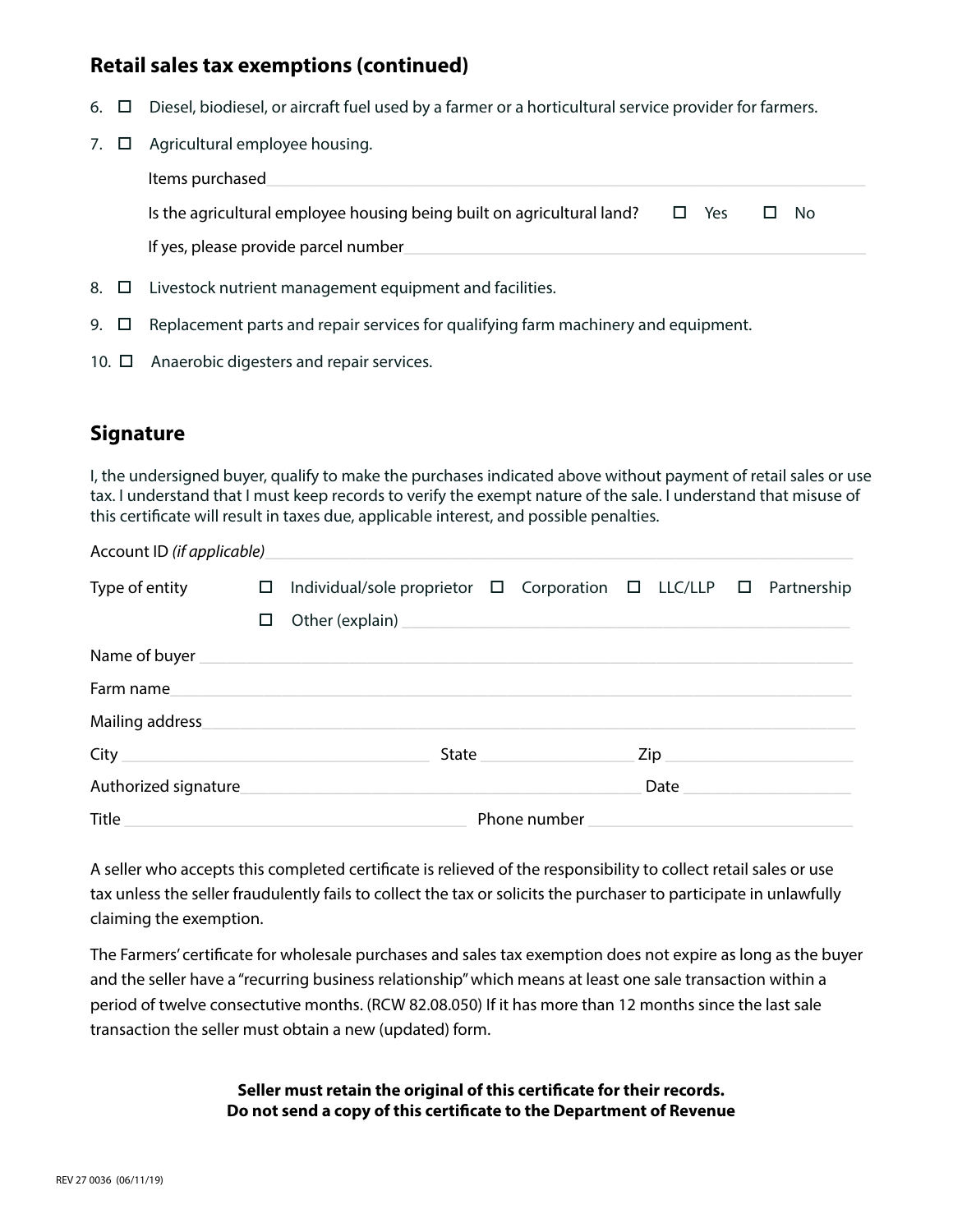## **Information**

#### **Farmer defined**

A "farmer" is any person engaged in the business of growing, raising, or producing, upon the person's own lands or upon the lands in which the person has a present right of possession, any agricultural product to be sold. It also includes person growing, raising, or producing honey bee products for sales, or providing bee pollination services, by an eligible apiarist. A "farmer" does not include a person growing, raising, or producing such products for the person's own consumption; a person selling any animal or substance obtained thereform in connection with the person's business of operating a stockyard or a slaughter or packaging house; or a person in respect to the business of taking, cultivating, or raising timber. Reference: RCW 82.04.213 and WAC 458-20-210.

#### **Eligible apiarist defined**

An "eligible apiarist" is a person who owns or keeps one or more bee colonies and who grows, raises, or produces honey bee products for sale at wholesale and is required to register under RCW 15.60.021. Reference: RCW 82.04.213.

"Agricultural product" means any product of plant cultivation or animal husbandry including, but not limited to: A product of horticulture, grain cultivation, vermiculture, viticulture or aquaculture as defined in RCW 15.85.020; plantation Christmas trees; short-rotation hardwoods as defined in RCW 84.33.035; turf; or any animal including but not limited to an animal that is a private sector cultured aquatic product as defined in RCW 15.85.020, or a bird, or insect, or the substances obtained from such an animal including honey bee products. "Agricultural product" does not include marijuana, useable marijuana, or marijuanainfused products, or animal defined as pet animals under RCW 16.70.020.

"Honey bee products" means queen honey bees, packaged honey bees, honey, pollen, bees wax, propolis, or other substances obtained from honey bees, and does not include manufactured substances or articles. Reference: RCW 82.04.213.

#### **Wholesale purchases**

*Line 1* applies to purchases of chemical sprays and washes for the post harvest treatment of fruit to prevent scald, fungus, mold, or decay. These are wholesale purchases and are not subject to sales tax. Reference: RCW 82.04.050(10), 82.04.060, and WAC 458-20-210.

*Line 2* applies to the purchase of feed, seed, fertilizer, spray materials (pesticides), and enhanced pollination agents by farmers and persons who participate in the federal conservation reserve program, the enviromental quality incentives program, the wetlands reserve program, and the wildlife habitat incentives program, or their successors administered by the United States Department of Agriculture (USDA). These are wholesale purchases and are not subject to sales tax. Reference: RCW 82.04.050(09), 82.04.060, and WAC 458-20.210.

*Line 3* applies to purchases of tangible personal property by a farmer for resale without intervening use as a consumer. For example, packing materials purchased by a farmer to contain agricultural products that the farmer will sell. Specifically, the purchase of binder twine for binding bales of hay that the farmer will sell is a wholesale purchase. However, the purchase of binder twine for hay that the farmer will use to feed the farmer's livestock is a retail sale and subject to retail sales tax. Another example is the purchase of young livestock to raise for sale. Specifically, the purchase of feeder piglets or calves that farmer will raise to sell is a wholesale purchase.

Reference: WAC 458-20-210.

#### **Retail sales tax exemptions**

*Line 1* applies to machinery, implements, repair parts and labor purchased in this state by a nonresident for use in conducting a farming activity outside the state. The equipment must be transported outside the state immediately upon purchase. *Seller must examine and record buyer's proof of residency.*

See WAC 458-20-239 for acceptable proof of residency. Reference: RCW 82.08.0268 and WAC 458-20-239.